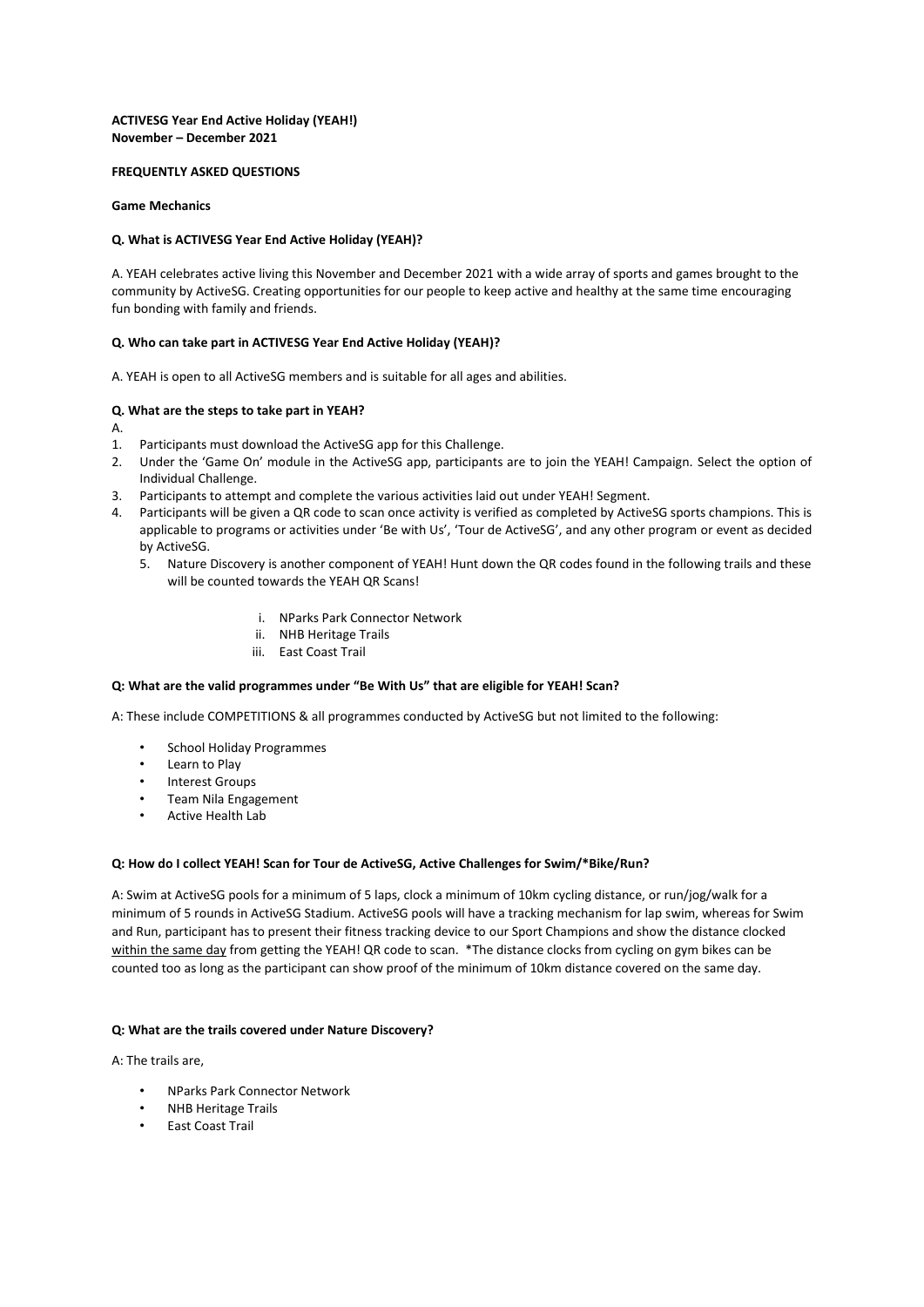#### **Q. What happen if the participant doesn't own a smartphone to scan the QR code?**

A. The pre-requisite is for participant to join the Game On module in the ActiveSG app on a smartphone to start the YEAH! Challenge.

#### **Q. How can I be qualified to redeem the prizes for YEAH! Challenge?**

- A. Participants are eligible for the redemption of limited edition ActiveSG YEAH! Finisher T-shirt (the "**Prize**") when,
	- 1.1.1 Individual participant has earned **10** QR codes and
	- 1.1.2 Additional ActiveSG exclusive premium ("**Bonus prize**") to be redeemed if the participant has earned 20 QR codes or more. Bonus prize is either YEAH! Bucket Hat or a pair of YEAH! Socks.

Additional Terms and Conditions to note:

• Strictly limited to one time redemption per person. While stocks last.

# **Q. Can I redeem more YEAH! Prizes i.e. Finisher Tee/Bucket Hat/Pair of Socks should I complete more YEAH! activities and have collected more QR scans?**

A: No. Strictly limited to one time redemption per person.

# **Q. How does the participant knows the total count of YEAH! QR scans that he/she has collected?**

A: Individual participants will receive periodic updates on the number of QR codes they have accumulated via email/sms

- $\bullet$  1<sup>st</sup> YEAH QR scans report Posted by the 3<sup>rd</sup> week of November 2021
- 2nd YEAH QR scans report Posted by the 2nd week of December 2021
- 3<sup>rd</sup> and Final YEAH QR scans report Posted by the 2<sup>nd</sup> week of January 2022

#### **Q. What happen if the participant did not receive any email/sms from ActiveSG on the QR scans weekly update?**

A. Participants are responsible to ensure that all contact details; email and mobile number, in the ActiveSG account are accurate and up-to-date. SportSG is not liable in the event that participants are uncontactable.

# **Q. How do I get information on the YEAH! activities that can conducted at the Sport Centre?**

A: Visit the sport centre for information or visit https://circle.myactivesg.com/yeah

#### **Q: How do I redeem for the YEAH! Prizes?**

A. Details to the redemption of ActiveSG YEAH! Finisher T-shirt (the "**Prize**") and "**Bonus Prize**" will commence in the January 2022 period and the full information will be shared on ActiveSG Circle Page: *https://circle.myactivesg.com/yeah* in the December 2021 period

# **Q. Can young participants who took part in ActiveSG School Holiday Programme (SHP) continue to take part in YEAH!?**

A. Yes, there is no restriction in participating in the activities.

# **Q. In the case of parent with child supplementary account, can the parent accumulate the QR scans and share with the supplementary account?**

A: No, the QR scans are non-transferable. Individual ActiveSG account needs to be activated for QR scans after completing the YEAH! activities.